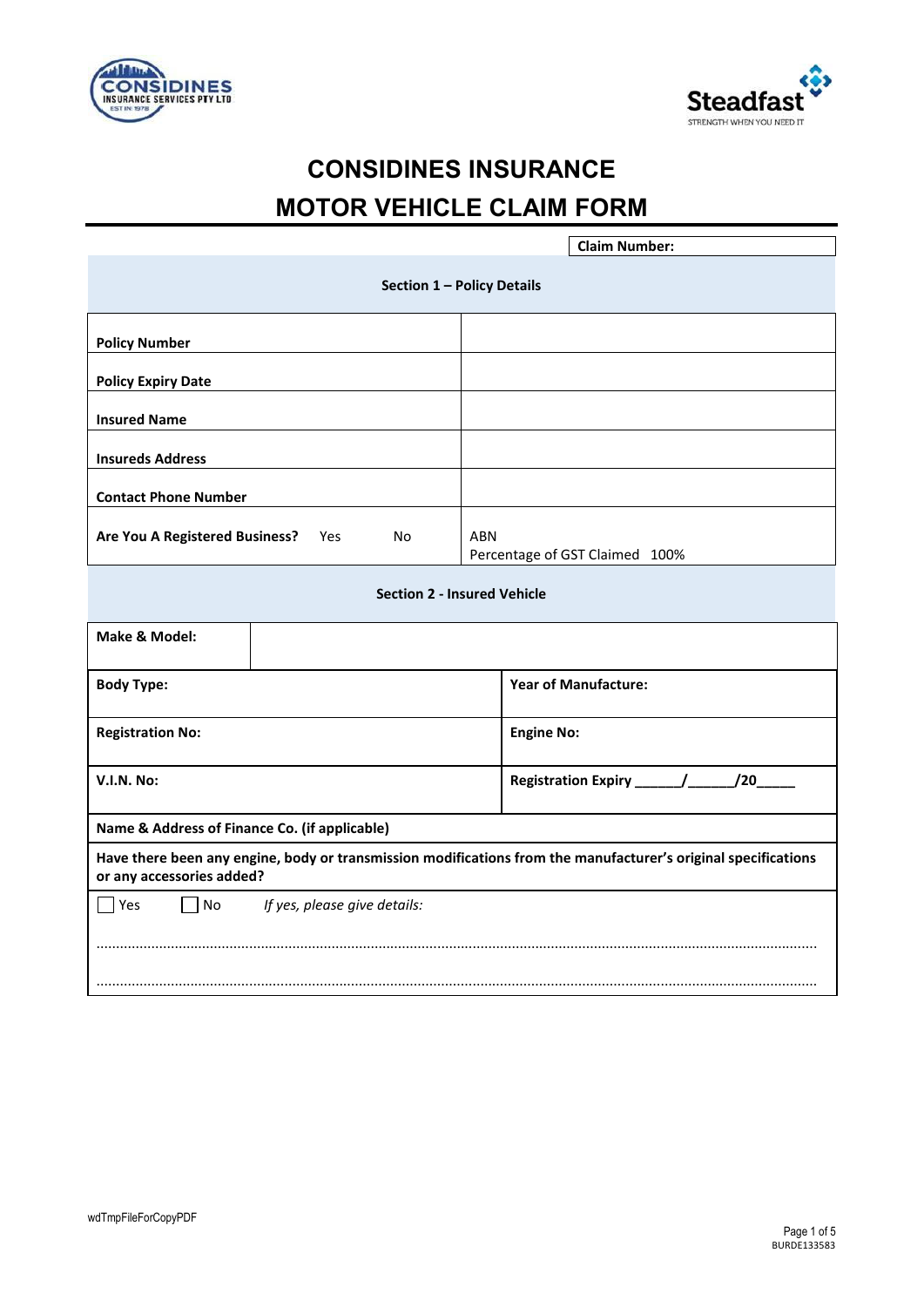



### **Section 3 – Driver Details**

## **(Please complete these details in respect of the person in charge of the vehicle at the time of the accident)**

| <b>Full Name and Address of Driver</b>                                                                                                                   |                               |  |                                                                        |  |
|----------------------------------------------------------------------------------------------------------------------------------------------------------|-------------------------------|--|------------------------------------------------------------------------|--|
|                                                                                                                                                          |                               |  | Occupation:                                                            |  |
|                                                                                                                                                          |                               |  | <b>Gender:</b> $\Box$ Male $\Box$ Female                               |  |
|                                                                                                                                                          |                               |  |                                                                        |  |
|                                                                                                                                                          |                               |  | Date of Birth:  /  /                                                   |  |
|                                                                                                                                                          |                               |  |                                                                        |  |
| <b>Drivers Licence No</b>                                                                                                                                |                               |  | <b>State of issue</b>                                                  |  |
| How long has the driver held a motor vehicle drivers licence?                                                                                            |                               |  | <b>Expiry Date of Licence:</b>                                         |  |
| years                                                                                                                                                    |                               |  | /  /                                                                   |  |
| Was the vehicle being used with the full knowledge and consent of the policyholder?<br>No<br>Yes                                                         |                               |  |                                                                        |  |
| What is the relationship of the Driver to the Policyholder? $\Box$ Employee $\Box$ Other If Other, please describe                                       |                               |  |                                                                        |  |
| Have you (the Policyholder) or the driver of the vehicle at the time of the accident:                                                                    |                               |  |                                                                        |  |
| been involved in any previous motor vehicle accident in the last 5 years?<br>(i)                                                                         |                               |  | No<br>Yes                                                              |  |
| been charged with any offence in relation to the use of a motor vehicle in the last 5 years?<br>Yes<br>(ii)<br>No                                        |                               |  |                                                                        |  |
|                                                                                                                                                          |                               |  |                                                                        |  |
| had any insurance declined or cancelled, been refused renewal of an insurance or had<br>(III)<br>special terms imposed in the last 5 years?<br>Yes<br>No |                               |  |                                                                        |  |
| If "Yes", to (i), (ii) or (iii), please give details below:                                                                                              |                               |  |                                                                        |  |
| <b>Name</b>                                                                                                                                              | Date                          |  | Particulars (eg, name of insurance company, details<br>of charges etc) |  |
|                                                                                                                                                          |                               |  |                                                                        |  |
|                                                                                                                                                          |                               |  |                                                                        |  |
|                                                                                                                                                          |                               |  |                                                                        |  |
| Was the driver under the influence of any drug or alcohol at the time of the accident?<br>Yes<br>No                                                      |                               |  |                                                                        |  |
| Please state what drugs or how much alcohol was consumed by the driver in the 12 hours prior to the accident:                                            |                               |  |                                                                        |  |
| Did the driver undergo a breath test?                                                                                                                    | $\square$ Yes<br>$\square$ No |  | If Yes, what was the reading?                                          |  |
| Has the driver's motor vehicle licence ever been cancelled or suspended?<br>Yes<br>No                                                                    |                               |  |                                                                        |  |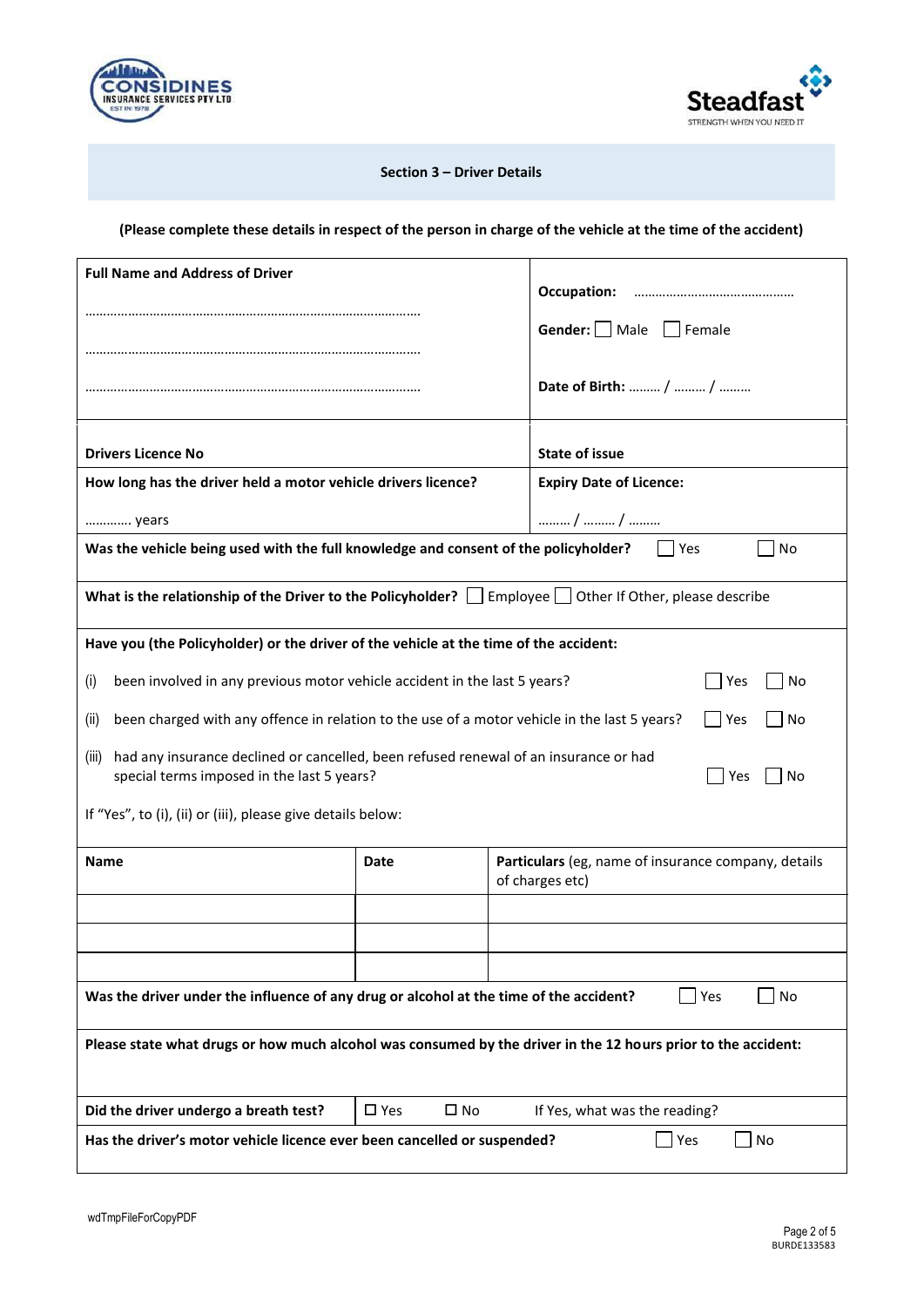

Steadfast

If Yes, please give details:

| Section 4 – Accident Date                                                                                                        |                                                                                                                                                                                                                                                                    |                                                                                                                            |  |
|----------------------------------------------------------------------------------------------------------------------------------|--------------------------------------------------------------------------------------------------------------------------------------------------------------------------------------------------------------------------------------------------------------------|----------------------------------------------------------------------------------------------------------------------------|--|
| Date of accident:                                                                                                                | //                                                                                                                                                                                                                                                                 |                                                                                                                            |  |
| <b>Time of Accident</b>                                                                                                          | am/pm                                                                                                                                                                                                                                                              |                                                                                                                            |  |
|                                                                                                                                  |                                                                                                                                                                                                                                                                    | Section 5 - Description of Accident                                                                                        |  |
| Name of street where accident occurred                                                                                           |                                                                                                                                                                                                                                                                    |                                                                                                                            |  |
|                                                                                                                                  | If at an intersection, names of intersecting streets                                                                                                                                                                                                               |                                                                                                                            |  |
| Suburb, Town, City                                                                                                               |                                                                                                                                                                                                                                                                    |                                                                                                                            |  |
|                                                                                                                                  | State clearly and fully how the accident occurred (if<br>insufficient space, attach separate statement)                                                                                                                                                            |                                                                                                                            |  |
| Was the street wet?                                                                                                              |                                                                                                                                                                                                                                                                    | No<br>Yes                                                                                                                  |  |
| Did the other party admit liability?<br>Yes<br>No<br>If Yes, please give details:                                                |                                                                                                                                                                                                                                                                    |                                                                                                                            |  |
| Lights, Signs, and Pedestrian Crossings.<br>Street Intersection<br><b>Curved Street</b><br>Your Vehicle<br>Other Vehicle         | Please draw Sketch showing position of all<br>Vehicles and Pedestrians at the time of the<br>accident. Show also position of all Traffic<br><b>SYMBOLS</b><br>Pedestrians<br>O→<br>(STOP)<br>Stop Sign<br>Give Way Sign<br>o<br><b>Traffic Lights</b><br>$ \cdot $ | Please draw sketch showing position of all vehicles and pedestrians at the time of the accident:<br>: SHOW NORTH BY ARROW: |  |
| Did the driver suffer any injury?                                                                                                |                                                                                                                                                                                                                                                                    | No<br>Yes<br>$\sim$                                                                                                        |  |
| If Yes, was medical attention required?<br>  Yes<br>If Yes, state name and address of doctor or hospital                         |                                                                                                                                                                                                                                                                    | $\Box$ No                                                                                                                  |  |
| Please indicate Other Vehicle's speed immediately<br>Under 30 km/h<br>Stationary<br>80-100km/h<br>60-80km/h<br>prior to accident |                                                                                                                                                                                                                                                                    | 30-60km/h<br>Over 100km/hr                                                                                                 |  |
|                                                                                                                                  | Was the vehicle towed from scene of accident?                                                                                                                                                                                                                      | No<br>Yes                                                                                                                  |  |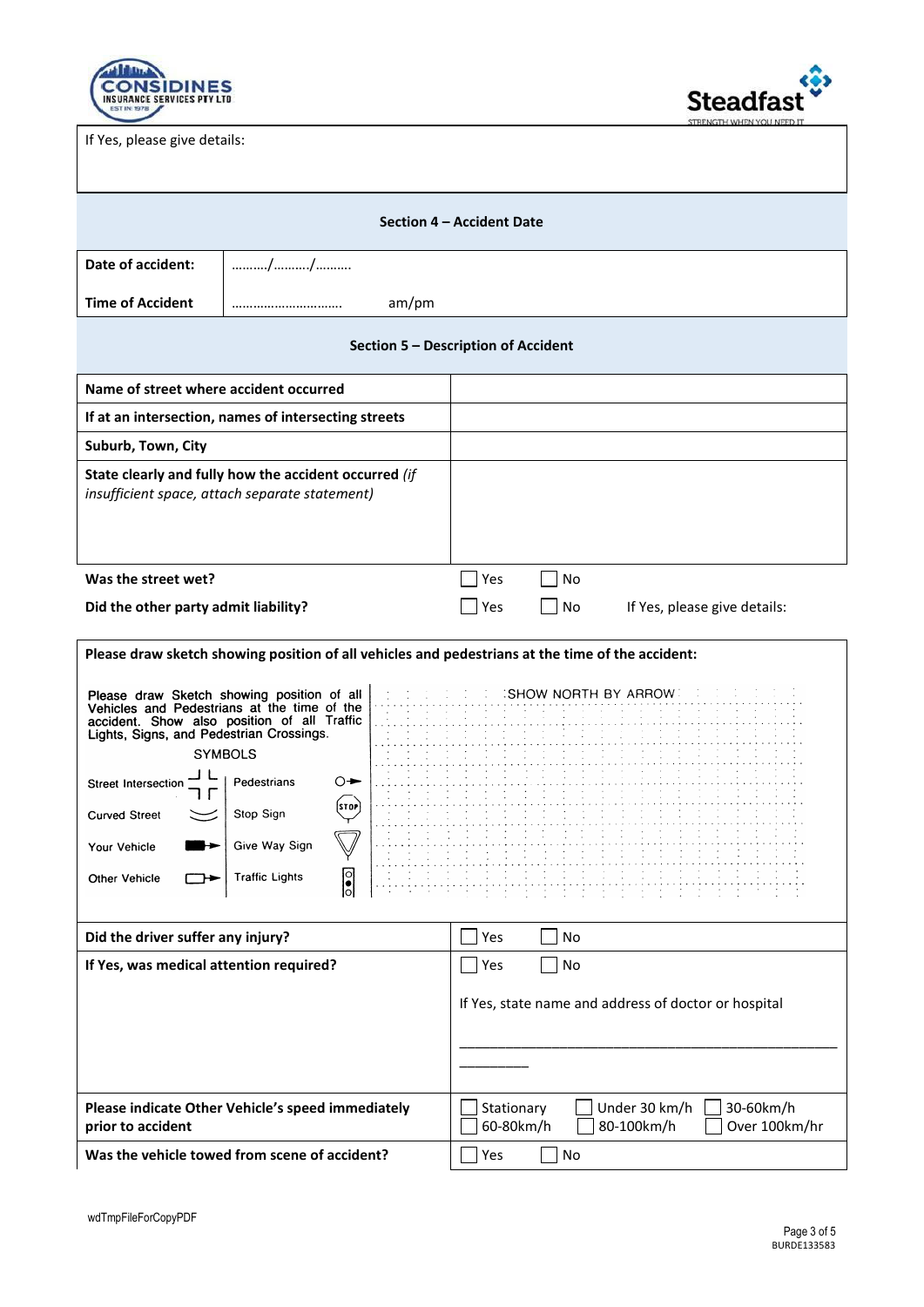



|                                                                                                   | If Yes, please give name of towing contractor |
|---------------------------------------------------------------------------------------------------|-----------------------------------------------|
| Did you authorise this towing?                                                                    | Yes<br>No                                     |
| Where can the vehicle be inspected?<br>(If at a repairer's premises - name & address of repairer) | Telephone Number:<br>Address                  |
| Please indicate areas of damage to insured vehicle                                                | R<br>O<br>N                                   |

#### **Section 6 – Police**

| Date reported to Police                               | /  / 20                             | Time reported to police |  |
|-------------------------------------------------------|-------------------------------------|-------------------------|--|
| Did the Police attend the accident?                   | Yes<br>l No                         | If Yes, please state:   |  |
|                                                       | (i)<br>From which Police Station?   |                         |  |
|                                                       | (ii)<br>Name of Officer             |                         |  |
| Did the Police indicate which driver was<br>at fault? | Yes<br>No                           | If Yes, please state:   |  |
|                                                       | Name of driver charged or cautioned |                         |  |
|                                                       | Nature of charge or caution         |                         |  |

## **Section 7 – Other Parties (Please complete this section if any other vehicles or property involved)**

| Number of other vehicles involved |     |
|-----------------------------------|-----|
| Owner's name and address          |     |
| <b>Licence Number</b>             | Age |
| <b>Make and Model of Vehicle</b>  |     |
| <b>Registration Number</b>        |     |
| Driver's name and address         |     |